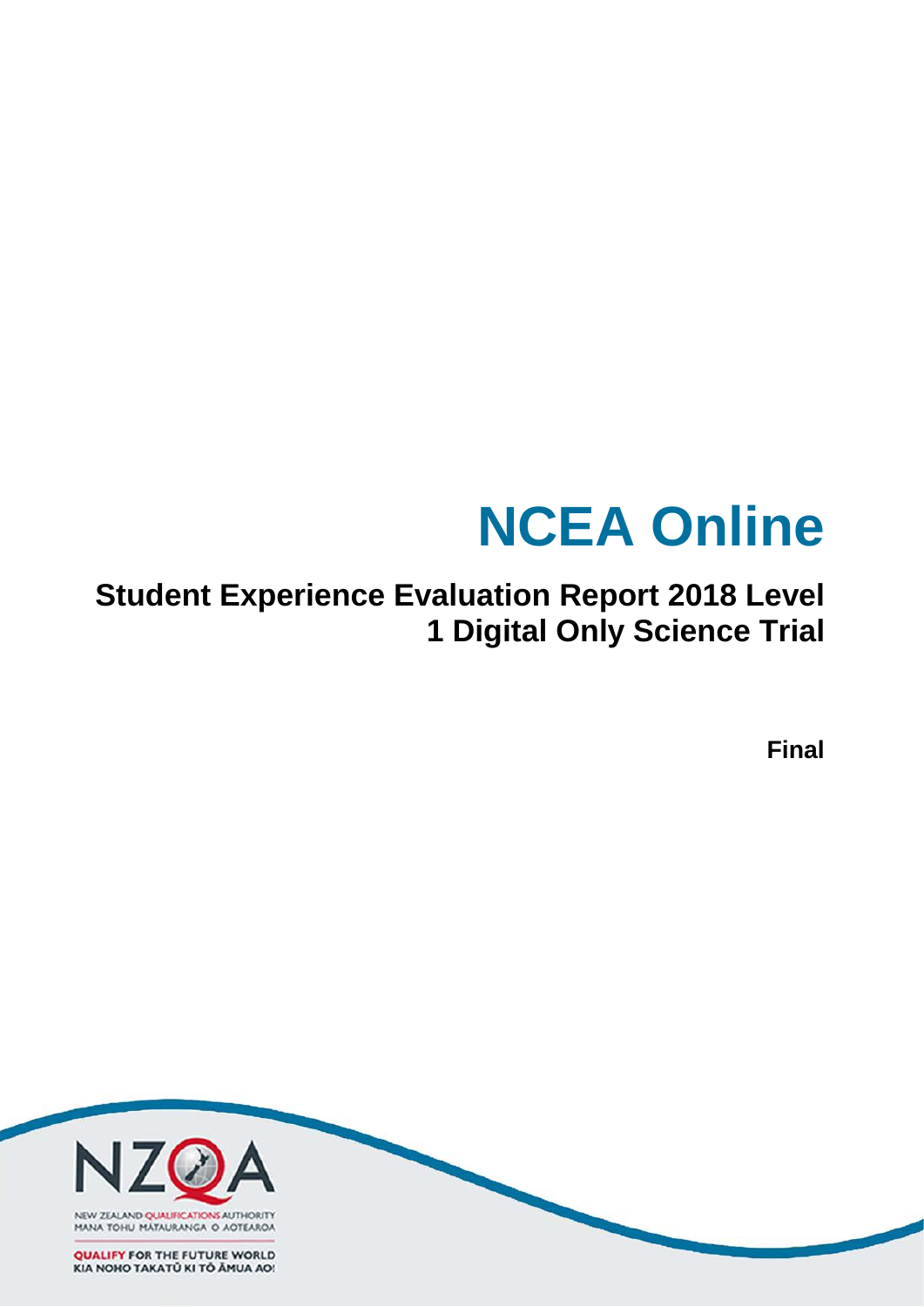# **NCEA Online**

# **Table of Contents**

| 1.1   | EVALUATION APPROACH FOR THE LEVEL 1 SCIENCE TRIAL3      |  |
|-------|---------------------------------------------------------|--|
| 1.2   |                                                         |  |
| 1.3   | SUPPORT OFFERED AND USED PRIOR TO AND DURING THE TRIAL5 |  |
| 1.4   |                                                         |  |
| 2.    |                                                         |  |
| 2.1.1 |                                                         |  |
| 2.1.2 |                                                         |  |
| 2.1.3 |                                                         |  |
| 2.1.4 |                                                         |  |
| 2.1.5 |                                                         |  |
|       | Appendix One: SUMMARISED RESPONSES BY QUESTION11        |  |
|       | Appendix Two: RESPONSES TO OPEN-ENDED QUESTIONS14       |  |

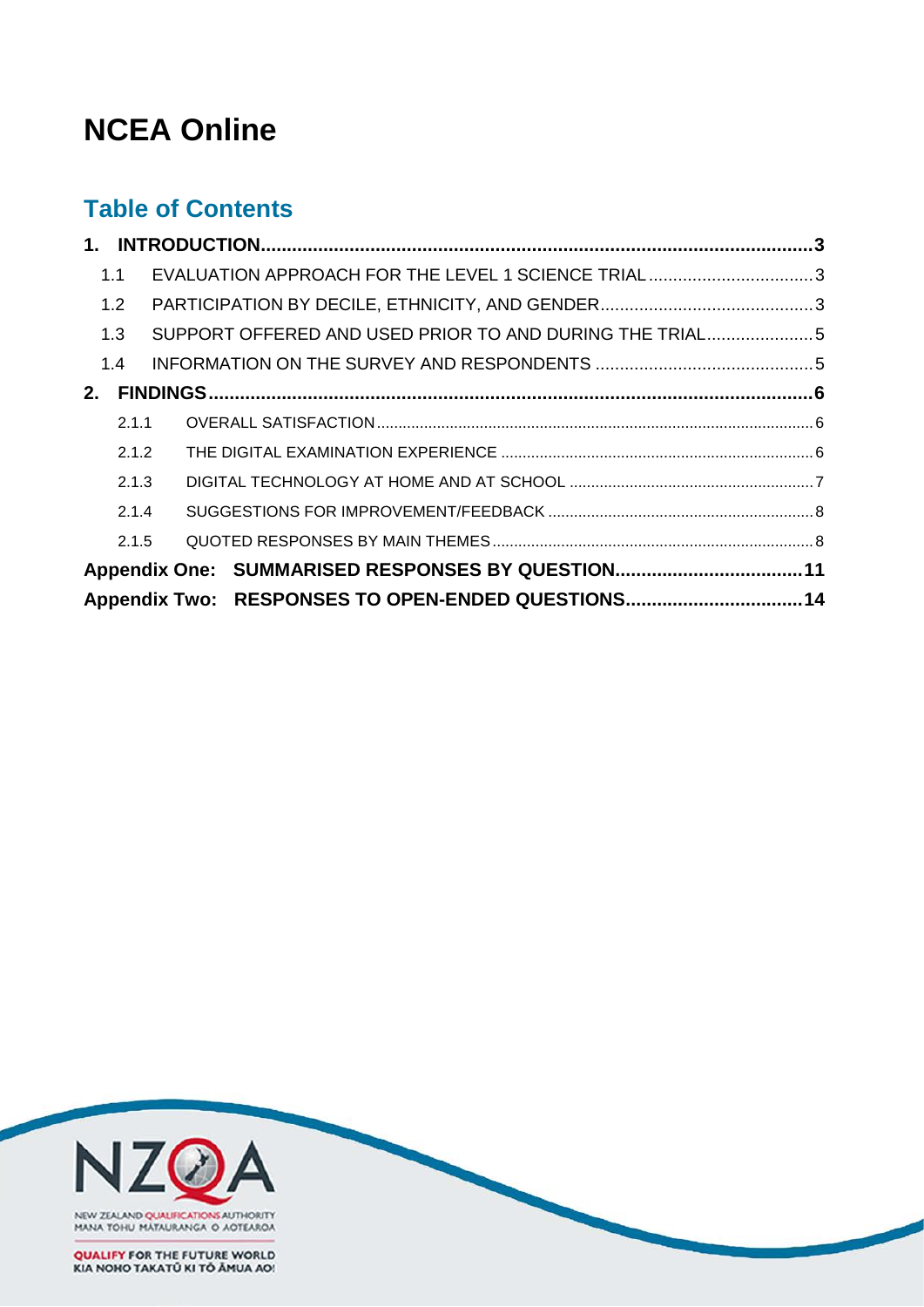# <span id="page-2-0"></span>**1. INTRODUCTION**

The 2018 Level 1 Digital Only Science Trial was available from 18 June to 6 July for its initial midyear delivery and then from 11 – 28 September and 15 – 26 October as part of the end-of-year digital Trials. The defining features were:

- 1. It was a "digital only" examination in that it could not have been replicated in paper form because of the extent of the digital features; and
- 2. There was a mid-year delivery in the last three weeks of Term Two so that we could better understand whether there was any value for schools and students in having an assessment opportunity closer to the time that students may have undertaken their learning.

This was an innovation trial designed to test new digital features, ways of asking questions and providing responses.

The insights from the 2018 Science Trial are informing the operating model and digital assessment service design for 2020 onwards. With respect to the digital features that extend beyond static resources and text manipulation, we believe it is important to keep working with schools on codesigning engaging and relevant approaches to external assessment. Examinations need to be equitably accessible and usable, reflective of the teaching and learning, and taking advantage of the digital technologies available.

# <span id="page-2-1"></span>**1.1 EVALUATION APPROACH FOR THE LEVEL 1 SCIENCE TRIAL**

This Trial was set up to have the same objectives framework as the 2017 Trials and Pilots. The objectives include to:

- maintain momentum and further develop engagement in digital assessment
- deliver strategic value
- demonstrate moves toward innovation in external digital assessment.

The primary evaluation method was by user survey.

## <span id="page-2-2"></span>**1.2 PARTICIPATION BY DECILE, ETHNICITY, AND GENDER**

There was a total of 5,[1](#page-2-3)76 recorded student logins (from 5,051 distinct students across 82 schools)<sup>1</sup> for mid-year and end-of-year deliveries of the Digital Only Science Trial. [Table 1](#page-3-0) shows the participation by Science Trial delivery and [Table 2](#page-3-1) shows the student logins by school decile<sup>[2](#page-2-4)</sup>.

<span id="page-2-3"></span> <sup>1</sup> Students were able to participate in one or both of mid-year and end-of-year deliveries of the Science Trial, provided they did not attempt the same standard in both. There were 7,866 registrations overall from 96 schools for both deliveries of the Science Trial.

<span id="page-2-4"></span><sup>2</sup> Note that school roll size varies across decile bands. There are relatively fewer students enrolled at lower decile schools.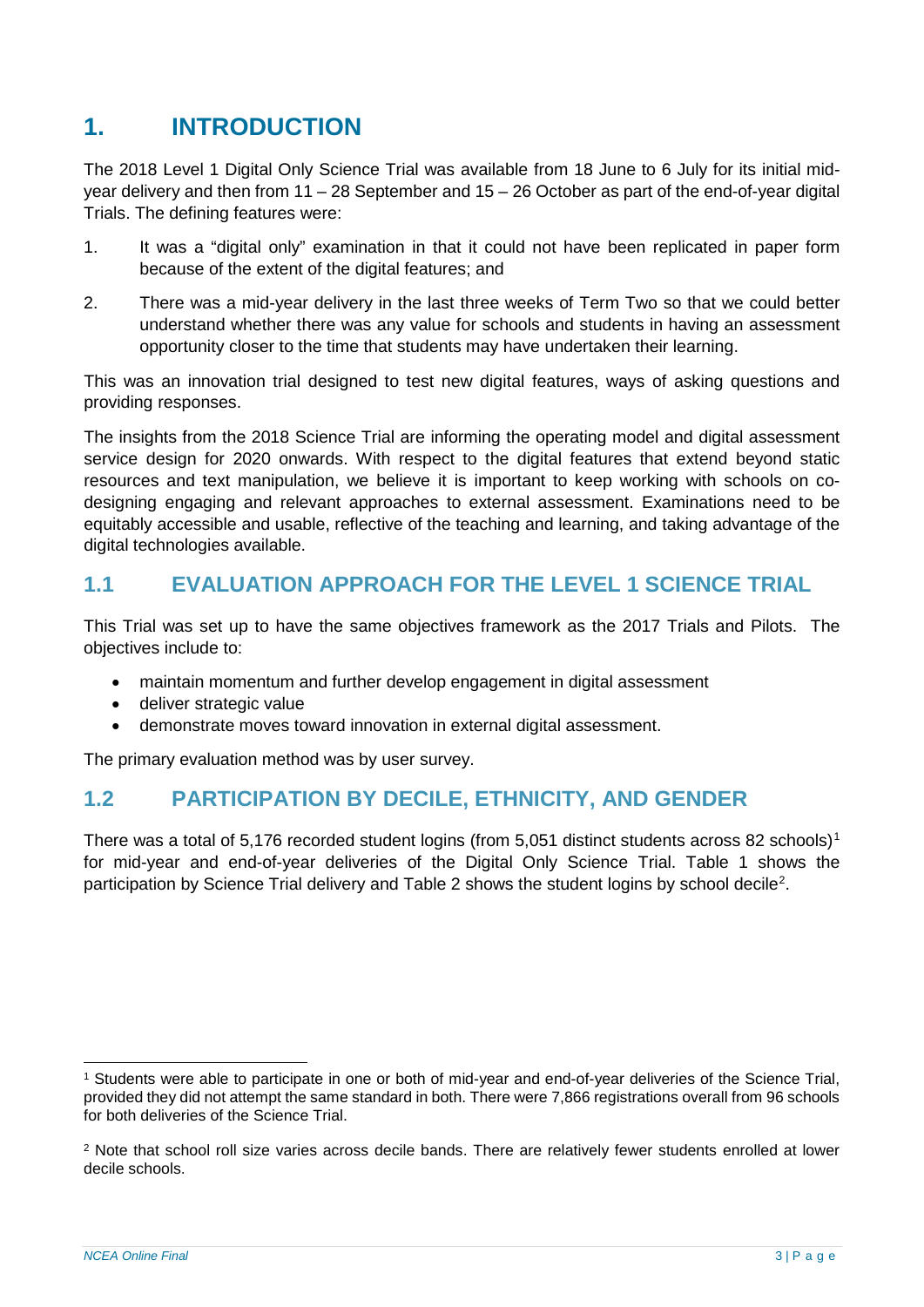#### <span id="page-3-0"></span>Table 1. Science Trial Participation by Delivery

| <b>Delivery</b> | <b>Student Logins</b> | <b>Number of Schools</b> |
|-----------------|-----------------------|--------------------------|
| Mid-Year        | 3,491                 |                          |
| End-of-Year     | 1,685                 |                          |
| Total           | 5,176                 | 823                      |

#### <span id="page-3-1"></span>Table 2. Science Trial Participation by School Decile

| <b>School Decile</b> | <b>Student Logins</b> |
|----------------------|-----------------------|
| 1                    | 176                   |
| $\overline{2}$       | 6                     |
| 3                    | 301                   |
| 4                    | 805                   |
| 5                    | 493                   |
| 6                    | 925                   |
| 7                    | 652                   |
| 8                    | 577                   |
| $\boldsymbol{9}$     | 377                   |
| 10                   | 819                   |
| 99                   | 45                    |
| <b>Total</b>         | 5,176                 |

[Table 3](#page-3-2) shows student logins by ethnicity. Māori and Pasifika students comprised 23% (1,214 of 5,176) of all the Science Trial participants.

#### <span id="page-3-2"></span>Table 3. Science Trial Participation by Total Response Student Ethnicity<sup>[4](#page-3-4)</sup>

| <b>Ethnicity</b> | <b>Student Logins</b> | <b>Percentage</b> |
|------------------|-----------------------|-------------------|
| Māori            | 867                   | 17%               |
| Pacific Peoples  | 425                   | 7%                |
| Asian            | 877                   | 17%               |
| European         | 3,598                 | 57%               |

<span id="page-3-3"></span> <sup>3</sup> Five schools participated in both the mid-year and end-of-year deliveries of the Science Trial.

<span id="page-3-4"></span><sup>4</sup> Ethnicity is reported using total response methodology, where each student is included in up to three ethnicities that they identify with. Due to this, the sum of individual ethnicity data may be larger than the total number.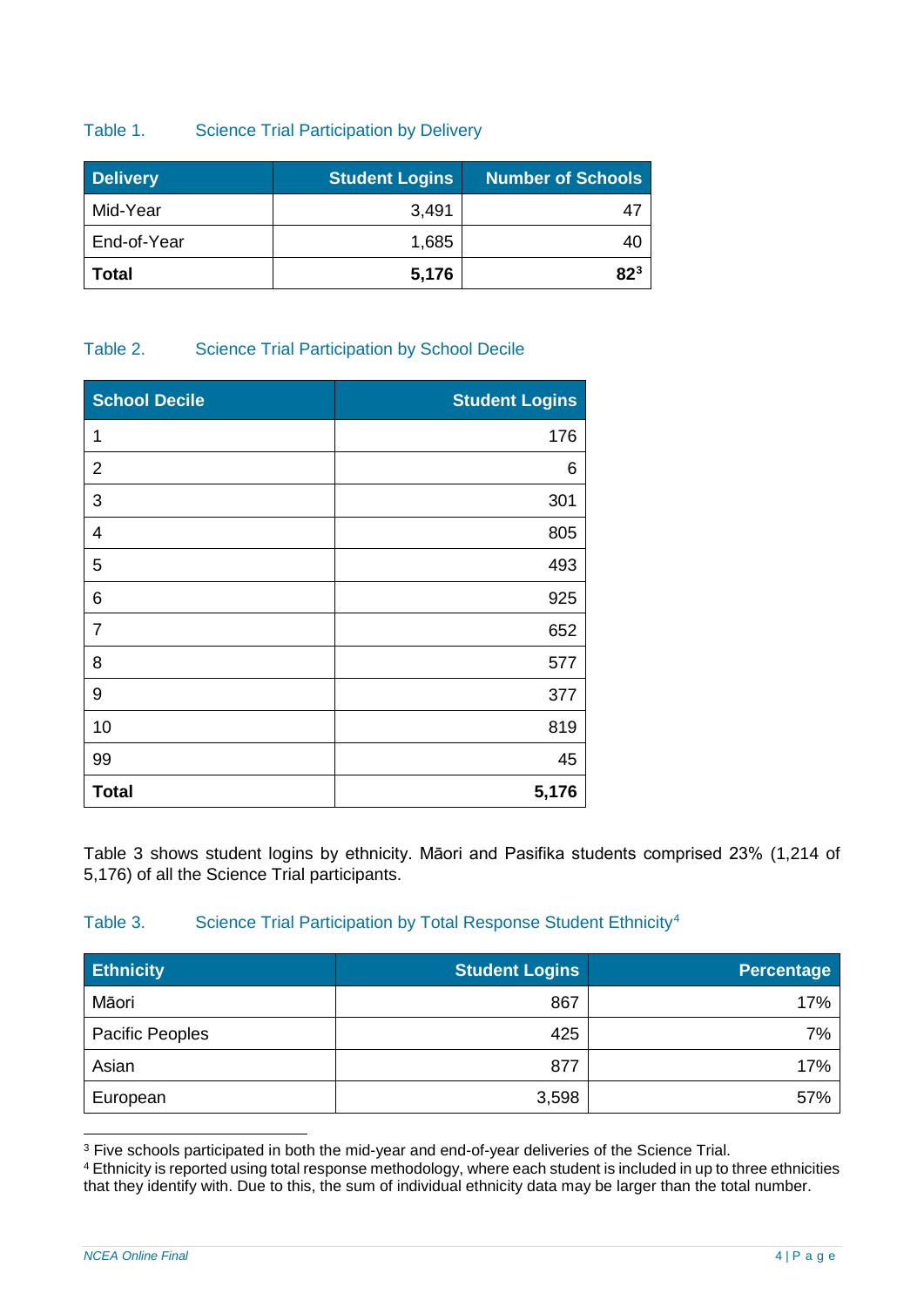| MELAA <sup>5</sup> | 106   | 2%      |
|--------------------|-------|---------|
| Other              | 36    | $<1\%$  |
| Unknown            | 21    | $< 1\%$ |
| <b>Total</b>       | 5,176 |         |

#### Table 4. Science Trial Participation by Student Gender

| <b>Gender</b> | <b>Student Logins</b> | <b>Percentage</b> |
|---------------|-----------------------|-------------------|
| Female        | 2,554                 | 49%               |
| Male          | 2,608                 | 50%               |
| Unknown       | 14                    | $< 1\%$           |
| <b>Total</b>  | 5,176                 |                   |

## <span id="page-4-0"></span>**1.3 SUPPORT OFFERED AND USED PRIOR TO AND DURING THE TRIAL**

Documentation regarding managing and administering the Trial, including guidance on logging in and the use of the marking tool, was provided to schools and teachers. Further advice was offered by NZQA through email and telephone support.

Familiarisation exercises were made available so key elements of the digital assessment could be experienced before undertaking the Science Trial.

There were 40 schools undertaking the Science Trial as first-time participants to digital Trials and Pilots since 2016.

# <span id="page-4-1"></span>**1.4 INFORMATION ON THE SURVEY AND RESPONDENTS**

The student survey was designed to measure students' response to and experience of the digital examinations especially their response to the digital features of the Science Trial, including establishing students' use of electronic devices for learning. Students were not asked for their view on the value to them of this Trial's mid-year timing.

The student survey was made available to students within the SoNET system, directly after they submitted their examination. The survey consisted of nine questions, requiring 20 responses. The student survey was designed to take approximately five minutes to complete. There were 1,016 responses to the survey ‒ **a survey response rate of 20%**. Of these there were 219 survey responses from Māori and Pasifika students.

As the survey respondents were self-selected, care must be taken when applying the findings to all the participants of the Science Trial.

<span id="page-4-2"></span> <sup>5</sup> MELAA stands for Middle Eastern/Latin American/African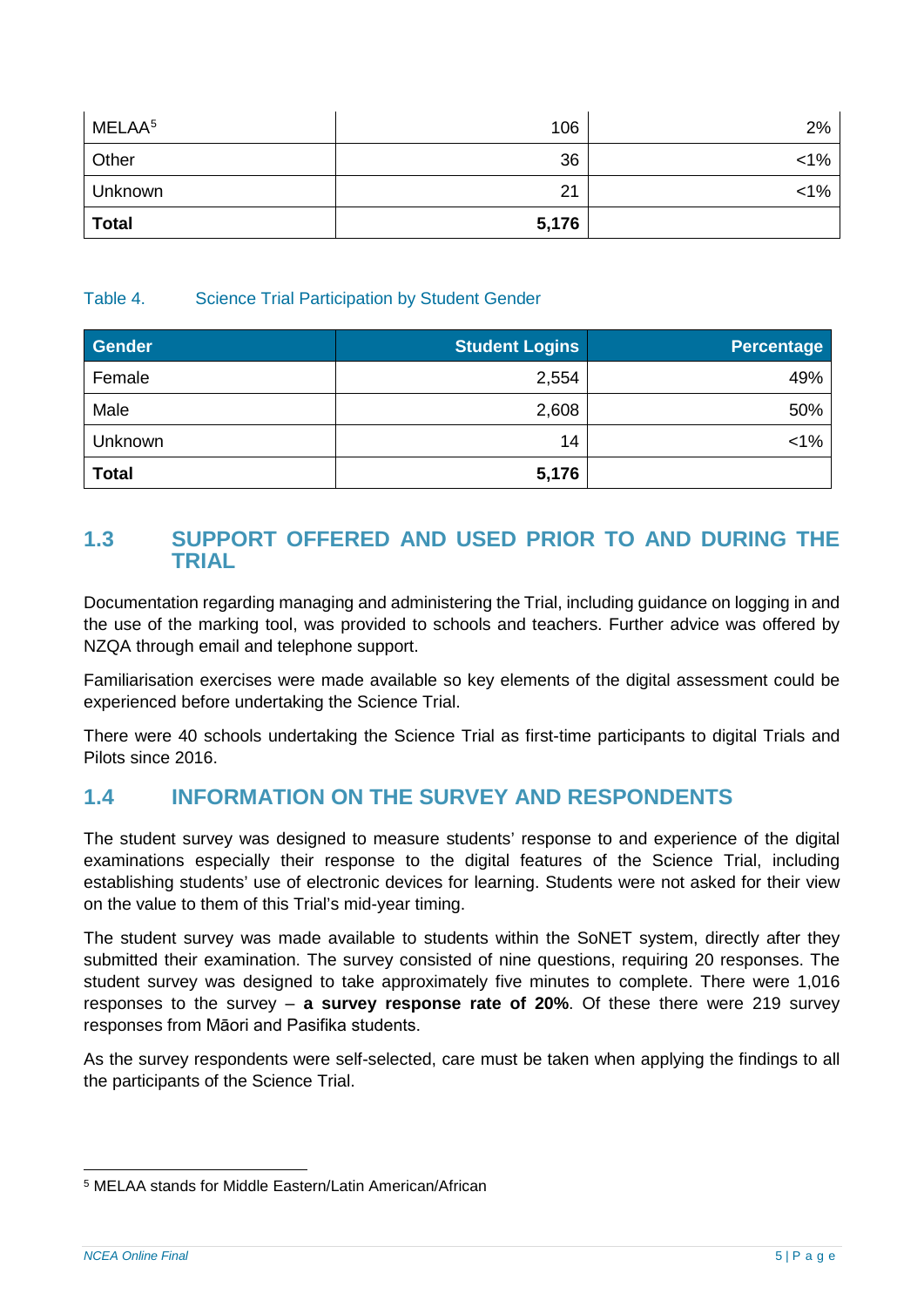# <span id="page-5-0"></span>**2. FINDINGS**

### <span id="page-5-1"></span>**2.1.1 OVERALL SATISFACTION**

As stated in section 1.4, this survey had a response rate of 20%. Students who responded to the survey had mixed satisfaction with the examination compared to doing the examination on paper. Regardless of whether they sat the mid-year or end-of-year delivery of the Science Trial, about half of the student survey respondents overall (49%, 437 of 884) agreed or strongly agreed with the statement 'I liked doing this examination better than an examination on paper.' Māori and Pasifika student survey respondents answered similarly, with 55% (79 of 144) and 44% (29 of 66) respectively agreeing or strongly agreeing with the statement.

In response to the question 'What did you like most about completing the exam digitally?', student survey respondents said that it was easier and faster to type than to handwrite, that answers could be easily reviewed and corrected, and their hands didn't get sore from too much writing. The second most common response to this question was that the video was helpful in answering questions.

The most common responses to the question 'What did you dislike the most about completing the exam digitally?' were that the graphing tool and formula editor are difficult to use compared with writing on paper, and that there were issues with videos and animations when the Wi-Fi or computers were slow. "Nothing" and "everything" were responses here also.

### <span id="page-5-2"></span>**2.1.2 THE DIGITAL EXAMINATION EXPERIENCE**

Most of the survey respondents (76%, 755 of 991) agreed or strongly agreed that the familiarisation activities told them what to expect in their digital examination. At end of year a greater percentage agreed or strongly agreed (81%, 342 of 423) compared to at mid-year (73%, 413 of 568). However, 10% (104 of 991) responded that they did not know that the familiarisation activities existed. That said, fewer end-of-year respondents said they did not know that the familiarisation activities existed compared to those who sat the Trial assessment at mid-year – 8% (34 of 423) compared to 12% (70 of 568).

[Table 5](#page-6-1) shows that the digital features of the examination were received positively by the survey respondents<sup>[6](#page-5-3)</sup>. Most of the survey respondents agreed or strongly agreed that punnet tables (82%, 626 of 759), video and interactive animation resources (80%, 720 of 897), formula editor (73%, 598 of 821), and graphing tool (61%, 504 of 828) were helpful in answering the questions. The formula and graphing tool were the subject of negatively inclined feedback in open ended questions. On average the features received a neutral usefulness ranking from student survey respondents.

<span id="page-5-3"></span> <sup>6</sup> It was difficult to discern how student survey respondents distinguished between the "helpfulness" / "usefulness" questions regarding interactive resources and tools, as these sets of questions were asking for very similar information. Although the design of these questions may have allowed some potential inconsistency in what this data may be telling us, the responses to these questions have been reported in [Table 5](#page-6-1) separately.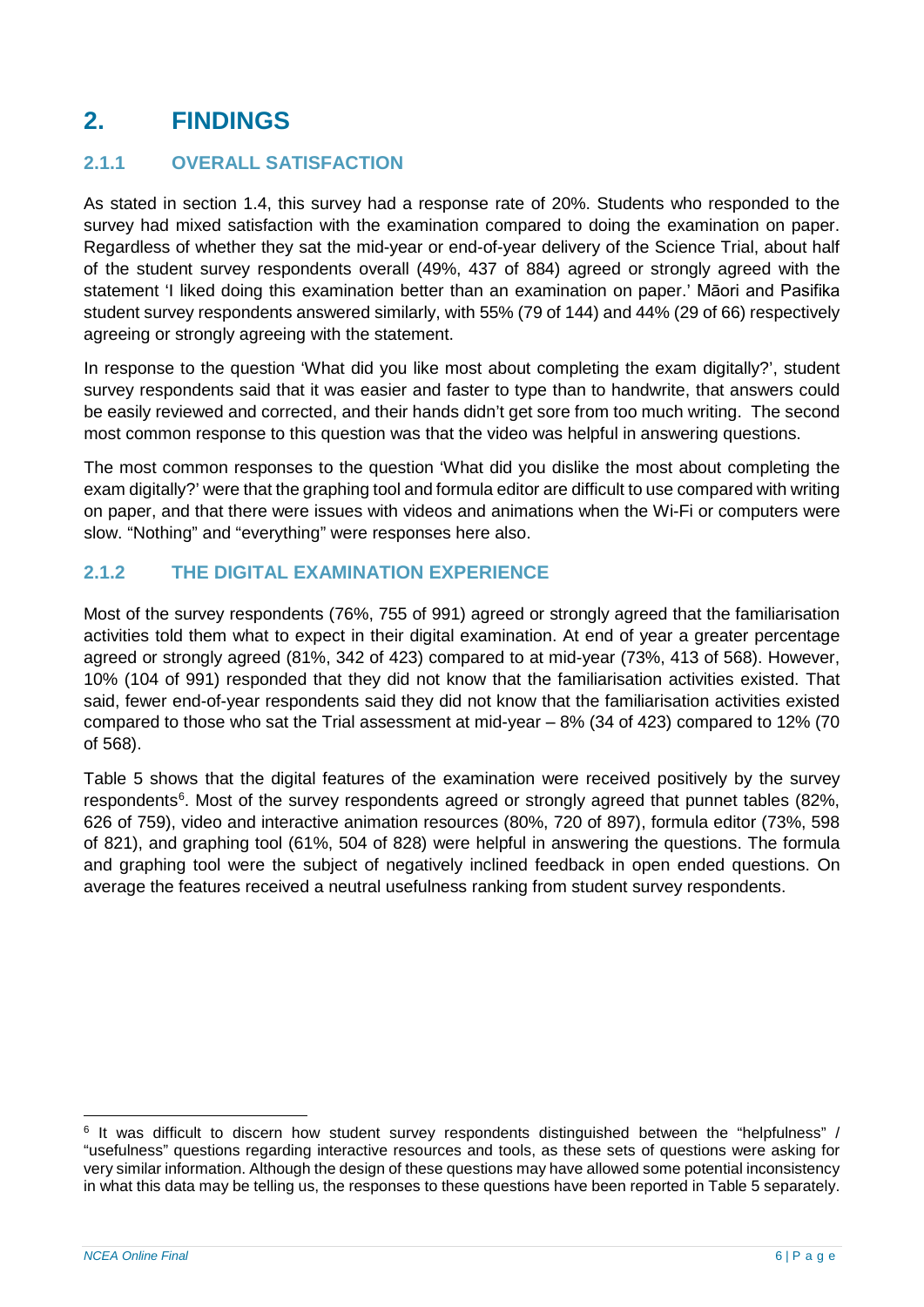<span id="page-6-1"></span>Table 5. Summary of student perception of digital features of the examination (excluding Not Applicable responses).

|                                                    |                                       | Helpfulness <sup>7</sup>                       | <b>Usefulness rating<sup>8</sup></b> |              |                                 |  |
|----------------------------------------------------|---------------------------------------|------------------------------------------------|--------------------------------------|--------------|---------------------------------|--|
| <b>Examination</b><br>digital<br>feature           | <b>Agree and</b><br>strongly<br>agree | <b>Disagree</b><br>and<br>strongly<br>disagree | 4 & 5<br>(useful<br>rating)          | 3 (neutral)  | 1 & 2 (not<br>useful<br>rating) |  |
| <b>Punnet tables</b>                               | 82%<br>(626)                          | 18%<br>(133)                                   | 40%<br>(283)                         | 31%<br>(219) | 29%<br>(207)                    |  |
| Video and<br>interactive<br>animation<br>resources | 80%<br>(720)                          | 20%<br>(177)                                   | 40%<br>(343)                         | 26%<br>(221) | 34%<br>(297)                    |  |
| Formula<br>editor                                  | 73%<br>(598)                          | 27%<br>(223)                                   | 37%<br>(294)                         | 28%<br>(225) | 34%<br>(271)                    |  |
| Graphing tool                                      | 61%<br>(504)                          | 39%<br>(324)                                   | 32%<br>(255)                         | 30%<br>(237) | 37%<br>(295)                    |  |
| Total                                              | 2,448                                 | 857                                            | 1,175                                | 902          | 1,070                           |  |

The response profile for Māori and Pasifika student survey respondents to questions about their perception of digital features was compared to the overall response and was not significantly different.

## <span id="page-6-0"></span>**2.1.3 DIGITAL TECHNOLOGY AT HOME AND AT SCHOOL**

Most of the respondents completed the digital examination on a laptop (65%, 640 of 982) or a desktop (35%, 340 of 982). A very small percentage (<1%, 2 of 982) reported using a tablet. Most of the devices were school provided (60%, 534 of 892) while the rest (40%, 358 of 982) of the devices used were the students' own.

Respondents indicated that digital technology was very often or quite often used for homework (75%, 736 of 986) and in class (55%, 550 of 998) and not as much for internal assessments, with 42% (412 of 977) indicating that digital technology was used very often or quite often for internal assessments. Students who sat this Trial assessment at its end-of-year delivery were more likely to respond 'very often' or 'quite often' to the last (internal assessment) part of this question than the mid-year delivery students (55%, 231 of 417 compared to 32%, 181 of 560).

See [Appendix One:](#page-10-0) [SUMMARISED RESPONSES BY QUESTION](#page-10-0) for more detailed breakdown of responses.

<span id="page-6-2"></span> $7$  Question 5: I found the following features of the exam helped me to answer the questions.

<span id="page-6-3"></span><sup>&</sup>lt;sup>8</sup> Question 6: Rate the following features in the exam from not useful (1) to extremely useful (5) or Not applicable.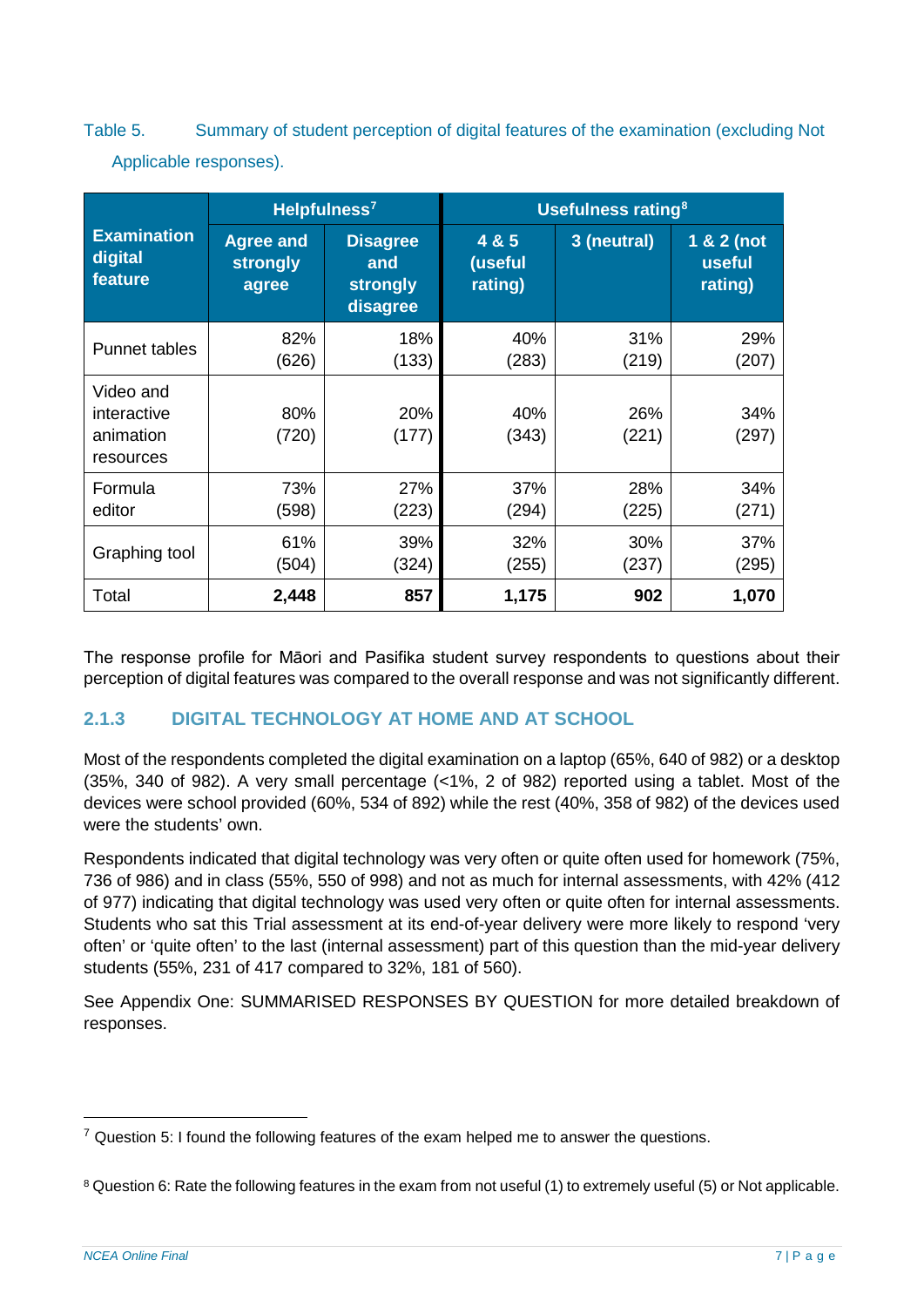### <span id="page-7-0"></span>**2.1.4 SUGGESTIONS FOR IMPROVEMENT/FEEDBACK**

In response to the questions 'Do you have any feedback about this digital exam?', and 'Do you have any ideas for how these standards could be assessed differently? How?', student survey responses ranged from liking/enjoying the digital examination and that no improvement was needed, to just doing the exam on paper.

Suggestions for improvement included making the graphing tool and formula editor easier to use as well as general improvements to the interface. Some suggested having the flexibility to allow students to answer word questions digitally and to write graphs and calculations requiring equations and formulae by hand, and that only those examinations that require minimal equations and formulae should be digital. Other suggestions included using a tablet with stylus, having spell check, on-screen calculator, keyboard shortcuts, and improving the administration of the Trial.

#### <span id="page-7-1"></span>**2.1.5 QUOTED RESPONSES BY MAIN THEMES**

Student responses to the questions above have been grouped according to their main themes. These responses are selected as a possible representative set of responses.

#### *Generally positive comments:*

*"It was good and really helped and applied to me as my hand writing is terrible and I'm good with computers so it caters to me very well."*

*"I very much like this better. No more sore hands!"*

*"It was a great experience to test the new functions of digital exams."*

*"I don't really have any complaints about it."*

*"It allowed me to focus more on my answers to the questions, as typing the answers is more efficient than writing them out by hand."*

*"Easier to write, with less strain on wrists. Could easily undo errors instead of scribbling."*

#### *Generally neutral comments:*

*"Needs some touch ups, but not horrible."*

*"It was good but there is still lots of work to be done and at this point I would much rather complete a paper exam as it is easier and quicker to write out formulas etc."*

*"I think the only exams assessed digitally should be english, history and geography or exams that revolve around essays. I found this science exam hard to do online and mathematics should definitely NOT be assessed online."*

*"The digital exam itself was good but it was just problems with Wi-Fi, loading and getting everything to work."*

#### *Generally negative comments:*

*"I prefer paper exams because of convenience when it comes to writing, it's just what I'm used to."* 

*"I personally like writing on paper because it helps me get all my ideas down but I found that digitally, it's harder to get ideas down."*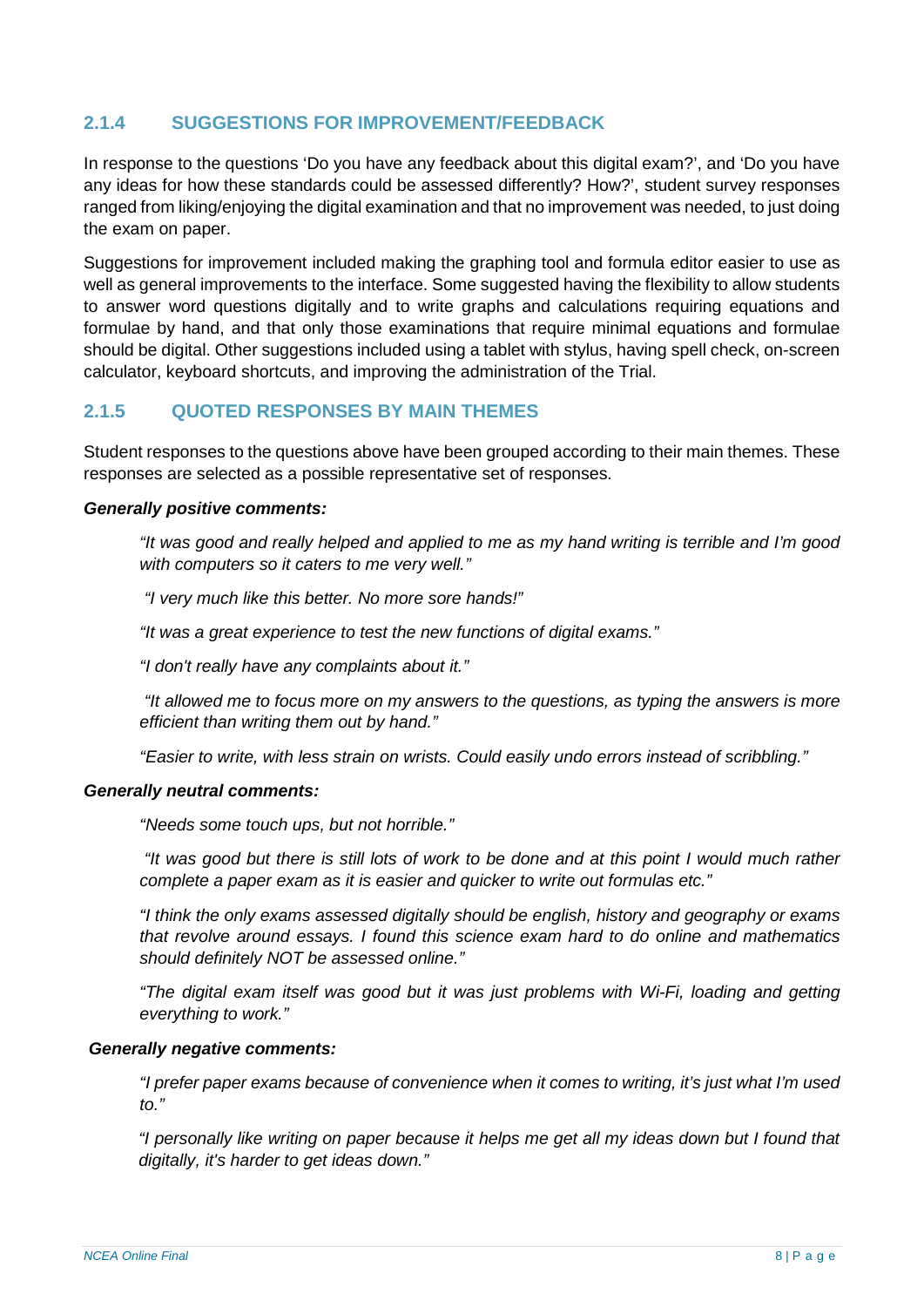*"I found it so much harder to concentrate because it gave me a headache and my eyes got tired … I also can't type very fast at all so it would be hard to finish it in time."*

*"The chance that there always is of your computer causing you problems..."*

*"I don't think enough effort has really been put into it to so that it is user friendly."*

*"I really disliked the idea of having to click many buttons to make the formula and that typos were frequently being made and made me spend more time on rechecking my explanations."*

#### *Positive feedback on digital features of examination:*

*"[I liked] the short videos and images to really get a good idea of what the question was asking."* 

*"The interactive animation resources and videos were helpful because you could see exactly what was happening almost as if you were doing the experiment in real life."*

*"The punnet square helped me answer the question because I had an example to use in the answer. I understood it better when I could visually see what the question was talking about during the first video."*

#### *Neutral feedback on digital features of examination:*

*"Easy to input answers, formulas take a while but not long enough that it hindered in anyway."*

*"I thought that the picture of the bun raising in the oven was cool but I'm not sure if it was helpful."*

*"It was [boring] and tedious the only thing that is better that pen and paper is the videos but other than those the rest is still inferior to pen and paper in every way."*

*"They didn't, the only thing that helped was the videos and animation, the graphing tool did not work as well and took far too much time as well as the punnet squares and formula editor."*

#### *Negative feedback on digital features of examination:*

*"They slowed me down and made it harder in general."*

*"It took so much time to fill out the equations and having to click on everything [,] when on [paper] it would take less than 5 seconds to [answer] the question. And the graphs [were] so bad I tried my best but I still [didn't] even know what my own graph [meant]."*

*"I cannot say that the graphing tool is very good. It needs more development and has to become easier to use. It frustrated not only me, but some other people, who said that after the exam they had to draw their lines manually due to the curve tool being hard to use."*

#### *Suggestions for improvement:*

*"The formula writing ease of access (shortcuts) should be improved so that writing formulas takes less time."*

*"I would like there to be an autocorrect feature for non-english exams as I found myself correcting my typing quite often which side-tracked me from the questions."*

*"Maybe make it more straightforward online rather than teachers having to give all these instructions, hand out codes, write links, needs to be a little less complicated."*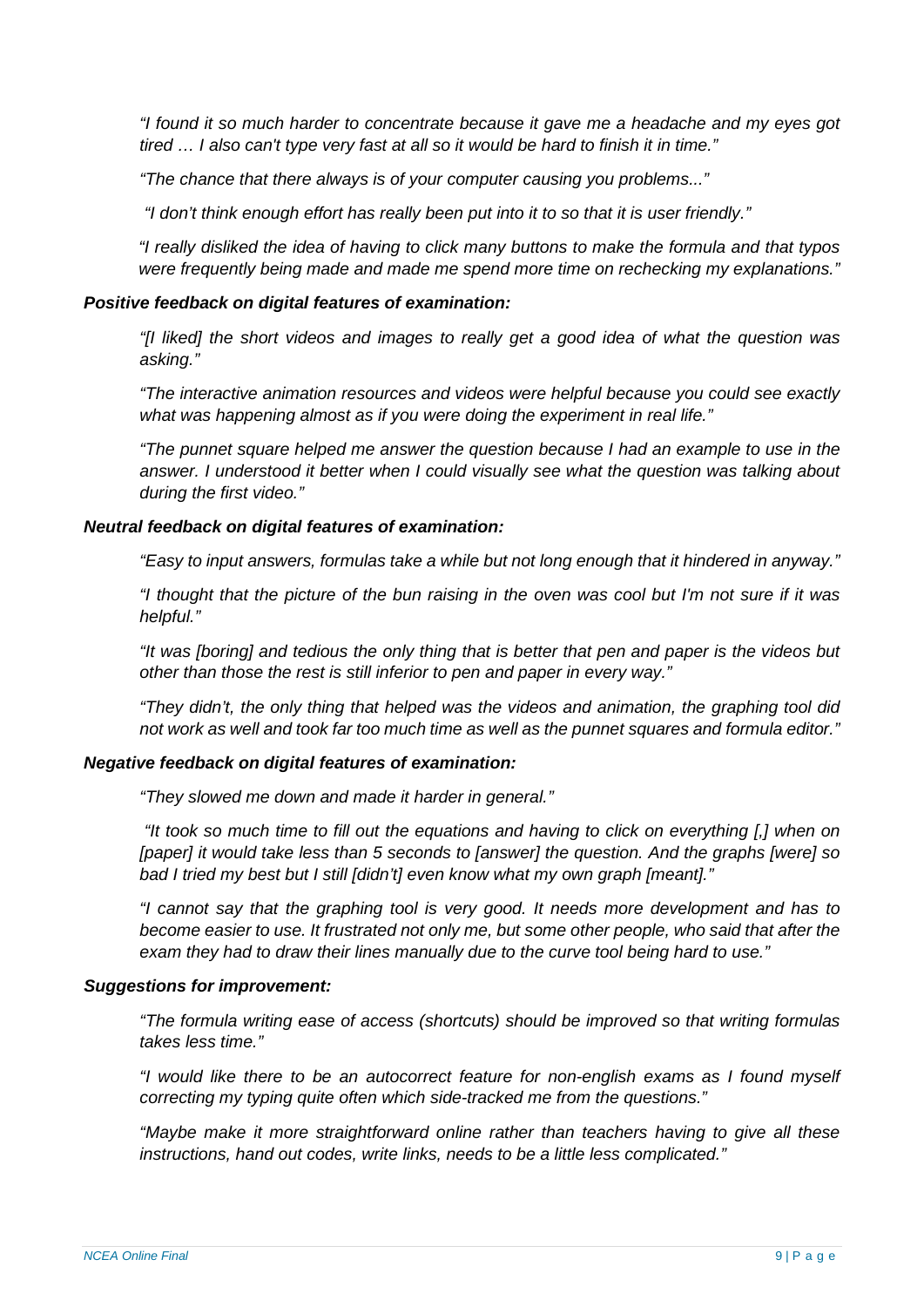See Appendix Two for a more detailed breakdown of the responses to the open-ended questions.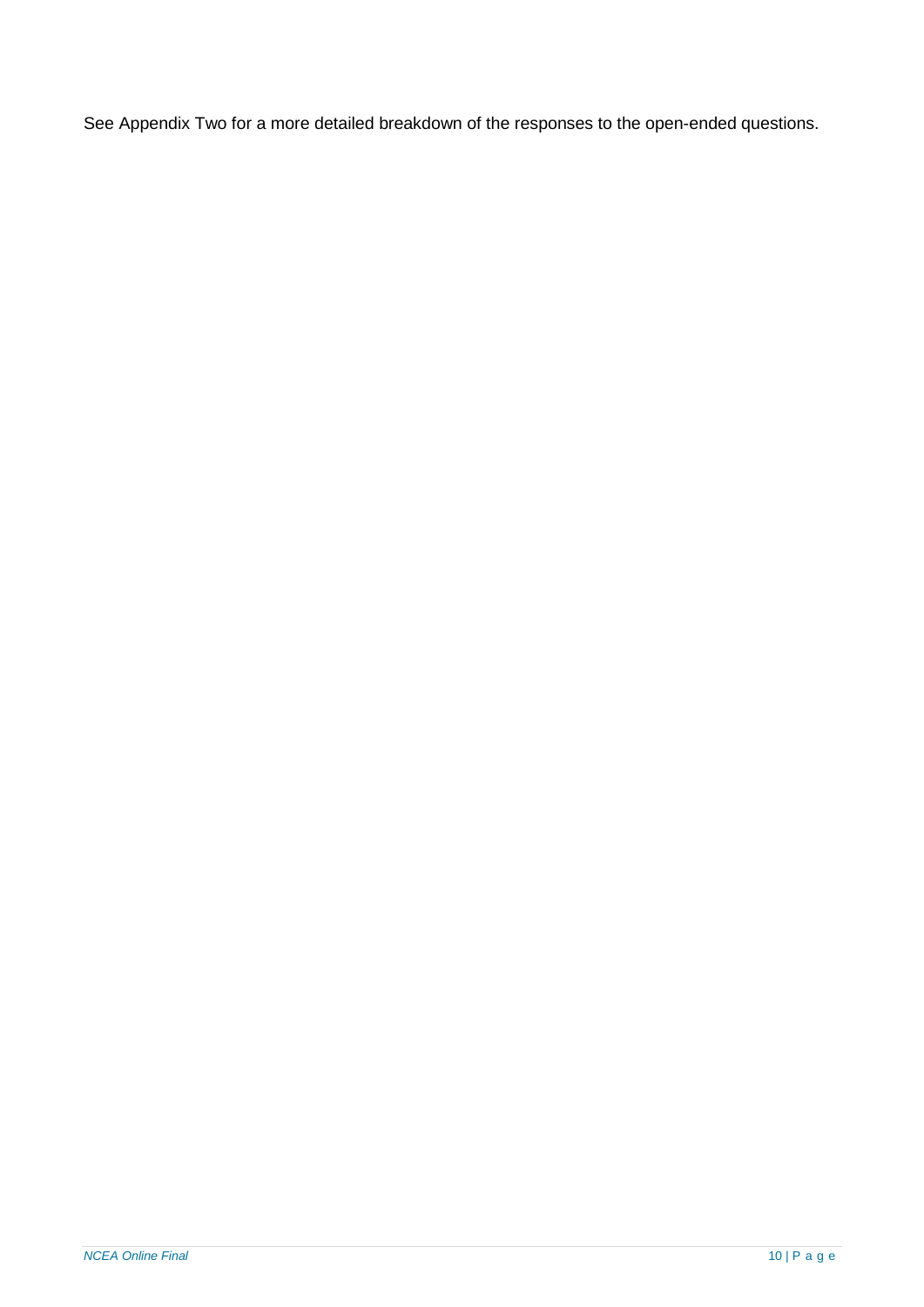# <span id="page-10-0"></span>**Appendix One: SUMMARISED RESPONSES BY QUESTION**

| <b>Type of Device</b> | <b>Count</b> | <b>Percentage</b> |
|-----------------------|--------------|-------------------|
| Desktop               | 340          | 34.6              |
| Laptop                | 640          | 65.2              |
| Tablet                | 2            | 0.2               |
| <b>Total</b>          | 982          |                   |

**Question 1. What device did you use to complete this digital exam?**

| School or own device | <b>Count</b> | Percentage |
|----------------------|--------------|------------|
| School provided      | 534          | 59.9       |
| Your own device      | 358          | 40.1       |
| <b>Total</b>         | 892          |            |

#### **Question 2. How often do you use digital technology in your learning?**

|              | <b>In Class</b> |            | In Homework  |            | <b>Internal Assessments</b> |            |
|--------------|-----------------|------------|--------------|------------|-----------------------------|------------|
|              | <b>Count</b>    | Percentage | <b>Count</b> | Percentage | <b>Count</b>                | Percentage |
| Very Often   | 203             | 20.3       | 378          | 38.3       | 160                         | 16.4       |
| Quite Often  | 347             | 34.8       | 358          | 36.3       | 252                         | 25.8       |
| Occasionally | 417             | 41.8       | 193          | 19.6       | 346                         | 35.4       |
| <b>Never</b> | 31              | 3.1        | 57           | 5.8        | 219                         | 22.4       |
| <b>Total</b> | 998             |            | 986          |            | 977                         |            |

#### **Question 3. I found the familiarisation activities told me what to expect in the digital exam.**

|                            | <b>Count</b> | Percentage |
|----------------------------|--------------|------------|
| Strongly agree             | 117          | 11.8       |
| Agree                      | 638          | 64.4       |
| <b>Disagree</b>            | 94           | 9.5        |
| <b>Strongly Disagree</b>   | 38           | 3.8        |
| I didn't know they existed | 104          | 10.5       |
| <b>Total</b>               | 991          |            |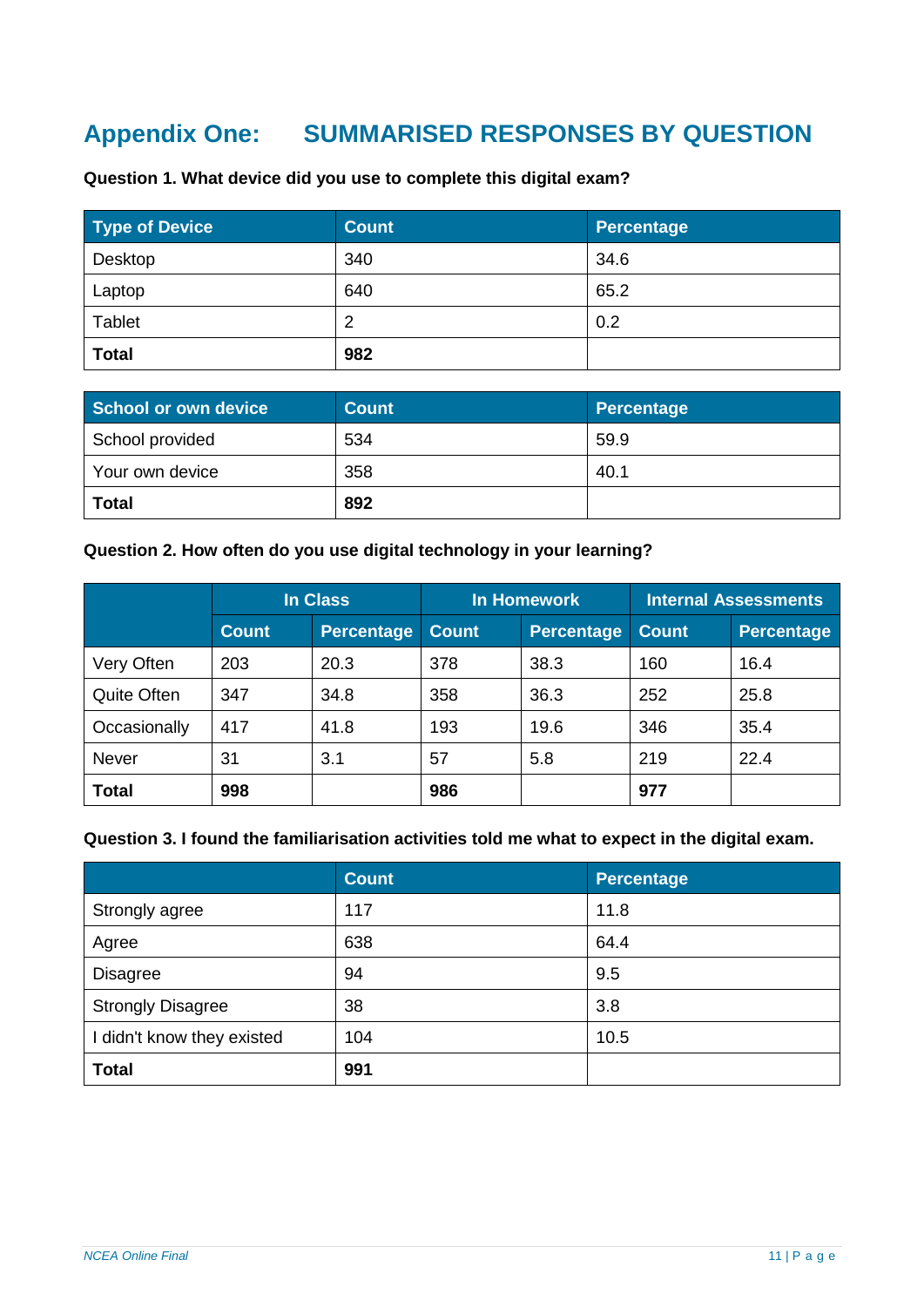**Question 5: I found the following features of the exam helped me to answer the questions.**

|                             | <b>Video and</b><br><b>interactive</b><br>animation<br><b>resources</b> |                       |              | <b>Formula editor</b> | <b>Graphing tool</b> |                       | <b>Punnet tables</b> |                       |
|-----------------------------|-------------------------------------------------------------------------|-----------------------|--------------|-----------------------|----------------------|-----------------------|----------------------|-----------------------|
|                             | <b>Count</b>                                                            | <b>Percent</b><br>age | <b>Count</b> | <b>Percent</b><br>age | <b>Count</b>         | <b>Percent</b><br>age | <b>Count</b>         | <b>Percent</b><br>age |
| Strongly<br>agree           | 200                                                                     | 21.5                  | 159          | 17.3                  | 111                  | 12.1                  | 173                  | 19.1                  |
| Agree                       | 520                                                                     | 56.0                  | 439          | 47.9                  | 393                  | 42.7                  | 453                  | 50.1                  |
| <b>Disagree</b>             | 122                                                                     | 13.1                  | 157          | 17.1                  | 213                  | 23.1                  | 99                   | 11.0                  |
| Strongly<br><b>Disagree</b> | 55                                                                      | 5.9                   | 66           | 7.2                   | 111                  | 12.1                  | 34                   | 3.8                   |
| <b>Not</b><br>Applicable    | 32                                                                      | 3.4                   | 96           | 10.5                  | 93                   | 10.1                  | 145                  | 16.0                  |
| <b>Total</b>                | 929                                                                     |                       | 917          |                       | 921                  |                       | 904                  |                       |

### **Question 6: Rate the following features in the exam from not useful (1) to extremely useful (5) or Not applicable.**

|                          | <b>Video and</b><br><b>interactive</b><br>animation<br><b>resources</b> |                       | <b>Formula editor</b> |                       | <b>Graphing tool</b> |                       | <b>Punnet tables</b> |                       |
|--------------------------|-------------------------------------------------------------------------|-----------------------|-----------------------|-----------------------|----------------------|-----------------------|----------------------|-----------------------|
|                          | <b>Count</b>                                                            | <b>Percent</b><br>age | <b>Count</b>          | <b>Percent</b><br>age | <b>Count</b>         | <b>Percent</b><br>age | <b>Count</b>         | <b>Percent</b><br>age |
| $\mathbf{1}$             | 135                                                                     | 15.3                  | 123                   | 14.0                  | 135                  | 15.4                  | 80                   | 9.3                   |
| $\overline{2}$           | 162                                                                     | 18.4                  | 148                   | 16.9                  | 160                  | 18.3                  | 127                  | 14.8                  |
| 3                        | 221                                                                     | 25.1                  | 225                   | 25.7                  | 237                  | 27.1                  | 219                  | 25.6                  |
| 4                        | 204                                                                     | 23.2                  | 184                   | 21.0                  | 178                  | 20.3                  | 173                  | 20.2                  |
| 5                        | 139                                                                     | 15.8                  | 110                   | 12.5                  | 77                   | 8.8                   | 110                  | 12.8                  |
| <b>Not</b><br>applicable | 20                                                                      | 2.3                   | 87                    | 9.9                   | 89                   | 10.2                  | 148                  | 17.3                  |
| <b>Total</b>             | 881                                                                     |                       | 877                   |                       | 876                  |                       | 857                  |                       |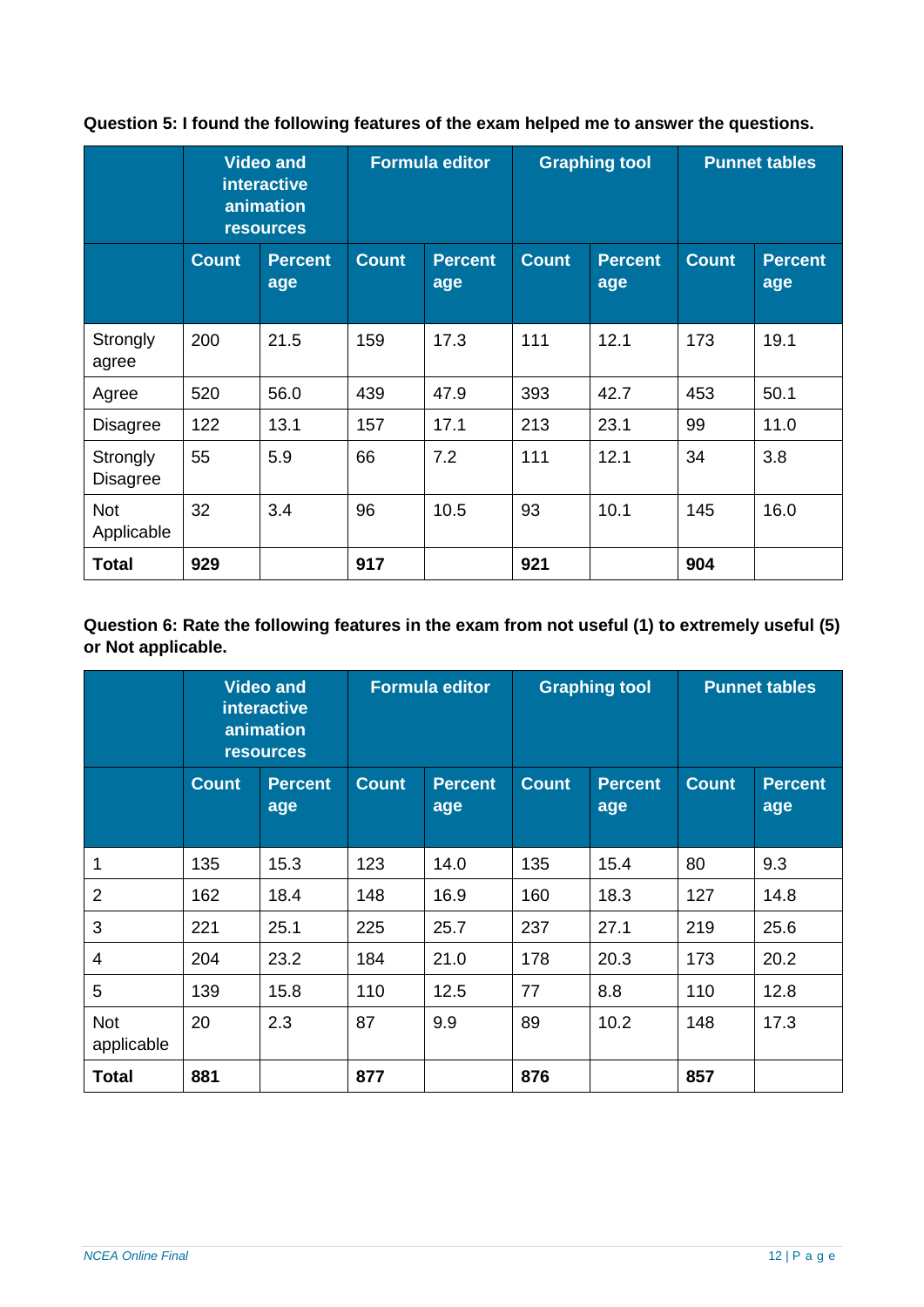# **Question 7: I liked doing this exam better than an exam on paper.**

|                          | <b>Count</b> | <b>Percentage</b> |  |
|--------------------------|--------------|-------------------|--|
| Strongly agree           | 145          | 16.4              |  |
| Agree                    | 292          | 33.0              |  |
| <b>Disagree</b>          | 263          | 29.8              |  |
| <b>Strongly Disagree</b> | 184          | 20.8              |  |
| <b>Total</b>             | 884          |                   |  |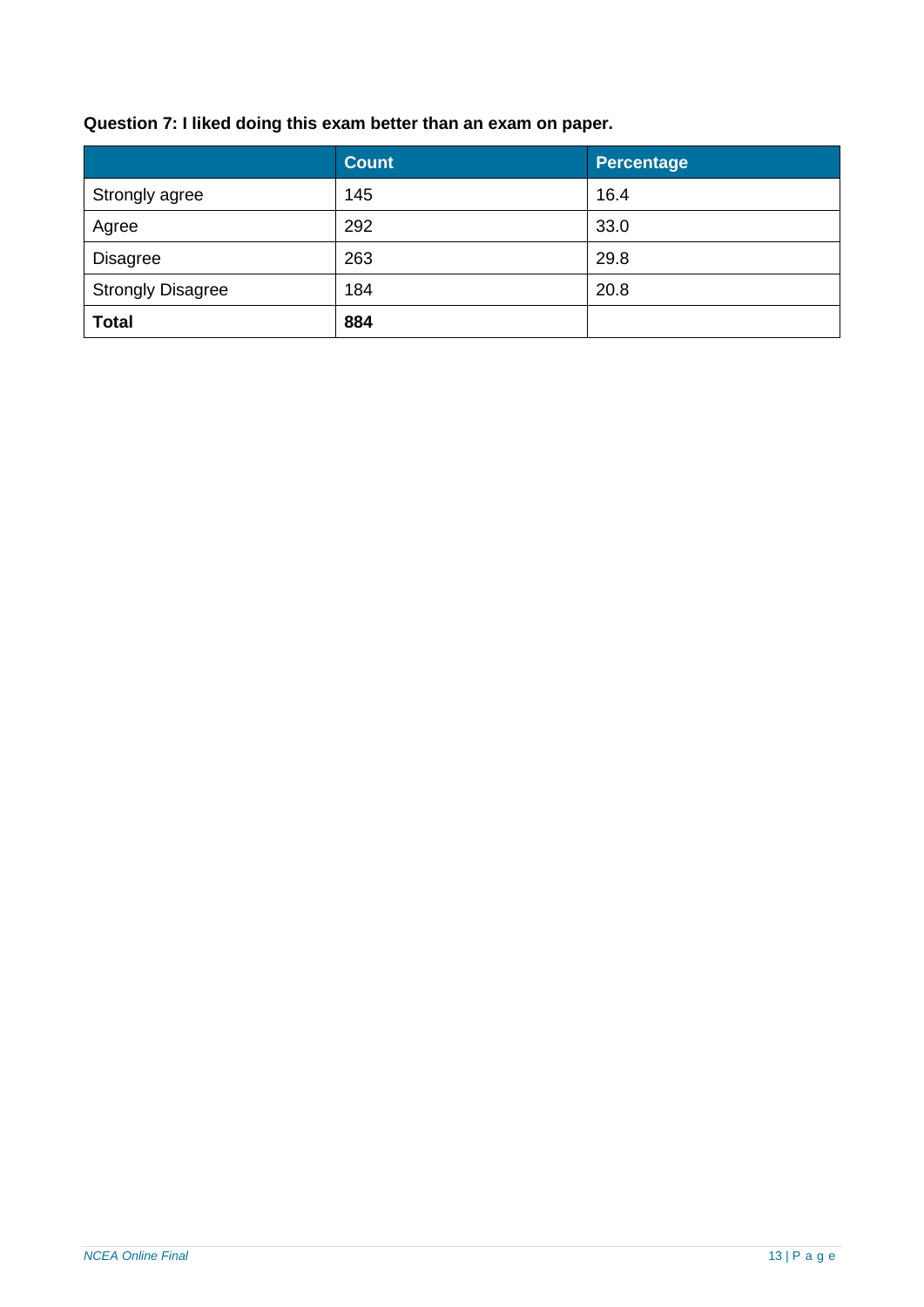# <span id="page-13-0"></span>**Appendix Two: RESPONSES TO OPEN-ENDED QUESTIONS**

| <b>Question</b> |                                                                                  | <b>Number</b><br>of<br>responses | <b>Percentage</b><br><b>of</b><br>responses |
|-----------------|----------------------------------------------------------------------------------|----------------------------------|---------------------------------------------|
| 4a              | What did you like most about completing the<br>exam digitally?                   | 878                              | 86%                                         |
| 4b              | What did you dislike most about completing the<br>exam digitally?                | 874                              | 86%                                         |
| 5e              | How did the digital exam feature(s) help you<br>answer the questions?            | 720                              | 71%                                         |
| 8               | Do you have ideas for how these standards<br>could be assessed differently? How? | 521                              | 51%                                         |
| 9               | Do you have any feedback about this digital<br>exam?                             | 583                              | 57%                                         |

**Response rate in open-ended questions.** 

For these questions a text mining tool has been used to indicate some of the recurring themes of responses. The output has been edited for coherence and to link raw text mining output to the true responses where possible. It should be noted that the number of survey responses is too small for the text mining tool to have optimum usefulness.

Recurring themes in responses to the following survey questions:

#### **Question 4.a What did you like most about completing the exam digitally?**

Can type faster

Hands didn't get sore

Can easily review and correct mistakes

Video helped understanding

Nothing

#### **Question 4.b What did you dislike most about completing the exam digitally?**

Doing graph and writing equations is annoying and takes a longer time

First video is confusing and unnecessary

Computer problem (lagging, no response, slow when playing, drawing, dragging, etc.)

Prefer doing paper exam (because of having to click, save, scroll, refresh, etc.)

**Nothing** 

#### **Question 5 How did the feature(s) help you answer the questions?**

Video and interactive features are helpful